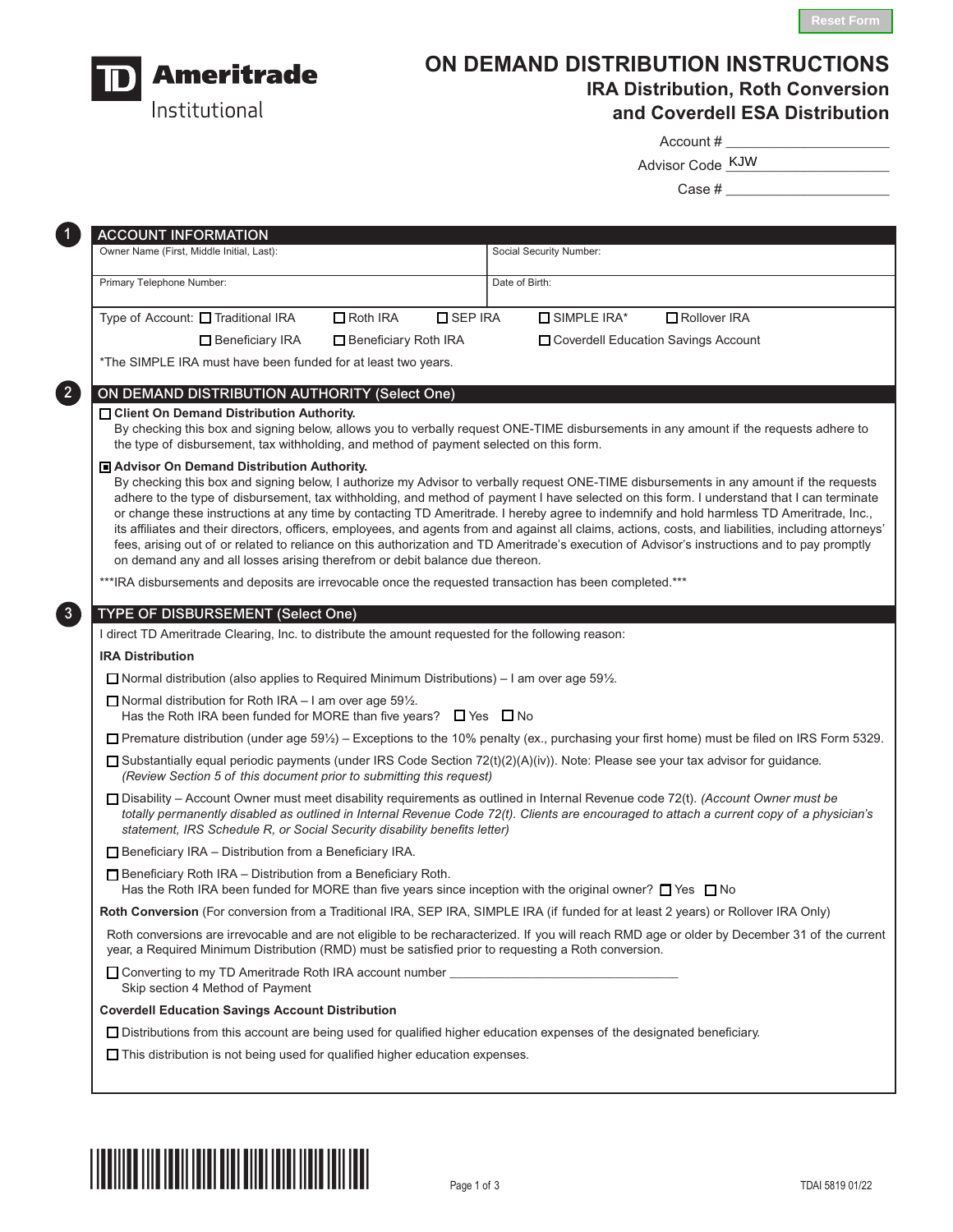| □ U.S. First Class Mail<br>$\Box$ Overnight (fees may apply)                                                                                                             |            |                                    |  |  |  |  |  |  |
|--------------------------------------------------------------------------------------------------------------------------------------------------------------------------|------------|------------------------------------|--|--|--|--|--|--|
| Address of Record                                                                                                                                                        |            |                                    |  |  |  |  |  |  |
| $\Box$ To Alternate Payee and/or Alternate address (complete section below)<br>$\Box$ This is a Charitable Donation $\Box$ Check this box if Donation is to be anonymous |            |                                    |  |  |  |  |  |  |
| Payee Name (if Applicable):<br>□ Care of (optional for alternate address):                                                                                               |            |                                    |  |  |  |  |  |  |
| Address:                                                                                                                                                                 |            |                                    |  |  |  |  |  |  |
| City:                                                                                                                                                                    | State:     | ZIP Code:                          |  |  |  |  |  |  |
| Additional Information (if Applicable):                                                                                                                                  |            |                                    |  |  |  |  |  |  |
| C. Electronic<br>$\Box$ Wire Funds (fees may apply)<br>ACH Funds                                                                                                         | ■ Checking |                                    |  |  |  |  |  |  |
| □ Savings<br>Name on Bank Account (list name as it appears at bank and if name contains initials, please provide full name):                                             |            |                                    |  |  |  |  |  |  |
| <b>Bank Account Number:</b>                                                                                                                                              |            | <b>ABA Routing Transit Number:</b> |  |  |  |  |  |  |
| <b>Bank Name:</b>                                                                                                                                                        |            |                                    |  |  |  |  |  |  |
|                                                                                                                                                                          |            |                                    |  |  |  |  |  |  |